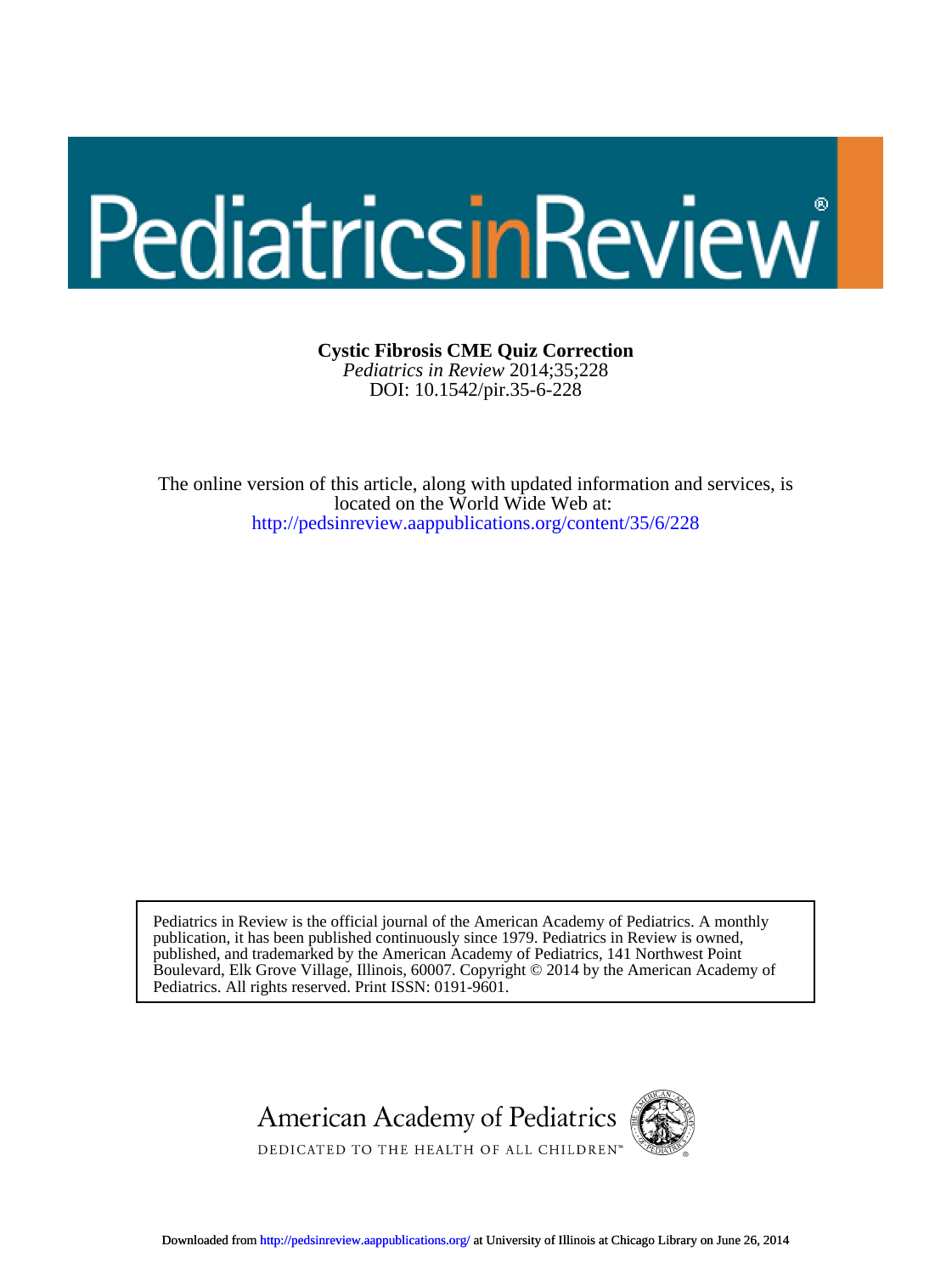## PIR Quiz Requirements

To successfully complete 2014 Pediatrics in Review articles for AMA PRA Category 1 Credit<sup>TM</sup>, learners must demonstrate a minimum performance level of 60% or higher on this assessment, which measures achievement of the educational purpose and/or objectives of this activity. If you score less than 60% on the assessment, you will be given additional opportunities to answer questions until an overall 60% or greater score is achieved.

NOTE: Learners can take Pediatrics in Review quizzes and claim credit online only at: http://pedsinreview.org.

- 1. A previously healthy 5-year-old boy has a 3-day history of high temperatures, sore throat, coughing, and malaise. He is diagnosed as having influenza A. Which of the following statements is correct about his condition?
	- A. He is likely to benefit from oseltamivir.
	- B. Oseltamivir is not likely to be beneficial.
	- C. A prophylactic antibiotic would be beneficial.
	- D. A chest radiograph is always indicated.
	- E. Hospitalization is required.
- 2. Which of the following vaccine strategies would be most protective of an infant boy younger than 6 months?
	- A. Vaccination of the infant in the first 6 months of life.
	- B. Vaccination of the teachers of his siblings.
	- C. Use of oseltamivir chemoprophylaxis during influenza season.
	- D. Avoidance of state fairs.
	- E. Vaccination of mother during pregnancy, caregivers, and school-age siblings.
- 3. A healthy 5-year-old girl gets an upset stomach when she eats eggs. The parents deny hives or respiratory distress. Which of the following statements would best describe her ability to receive the yearly influenza vaccine?
	- A. She has a serious egg allergy and should not receive the vaccine.
	- B. She can receive the live attenuated intranasal vaccine but not the inactivated type.
	- C. She does not have a significant egg allergy and can receive the vaccine safely.
	- D. Do not vaccinate. Use chemoprophylaxis instead.
	- E. Give vaccine preceded by injection of epinephrine.
- 4. A 2-year-old boy has a croup-like illness. Which of the following statements is FALSE?
	- A. Parainfluenza types 1 and 2 are common causes of croup.
	- B. Previously healthy children should receive ribavirin as antiviral therapy.
	- C. Child may benefit from receiving dexamethasone and epinephrine.
	- D. Crouplike symptoms accompanied by high temperatures most likely represent an infection by influenza virus.
	- E. Subglottic stenosis is a known complication.
- 5. Influenza vaccines are effective in preventing disease in high-risk children. Which of the following statements is/are CORRECT?
	- A. Patients with asthma can receive live-attenuated intranasal vaccine.
	- B. Recombinant influenza vaccine can be administered to a 5-year-old egg-allergic child.
	- C. Yearly influenza vaccination of household contacts will diminish risk of acquiring infection.
	- D. Intranasal quadrivalent vaccine is protective against 4 strains of influenza A.
	- E. B and D

## Cystic Fibrosis CME Quiz Correction

In the May 2014 article "Cystic Fibrosis" (Paranjape SM and Mogayzel PJ. Pediatrics in Review. 2014:35(5):194. DOI: 10.1542/ pir.35-5–194), there was an error in Question 2 of the CME quiz. The query sentence before the answer options should read: "The most likely explanation for the normal newborn screen finding is that: ... ." The correct answer option  $- E -$  remains unchanged. The online versions of the article and quiz have been corrected. The journal regrets the error.

228 Pediatrics in Review Vol.35 No.6 June 2014